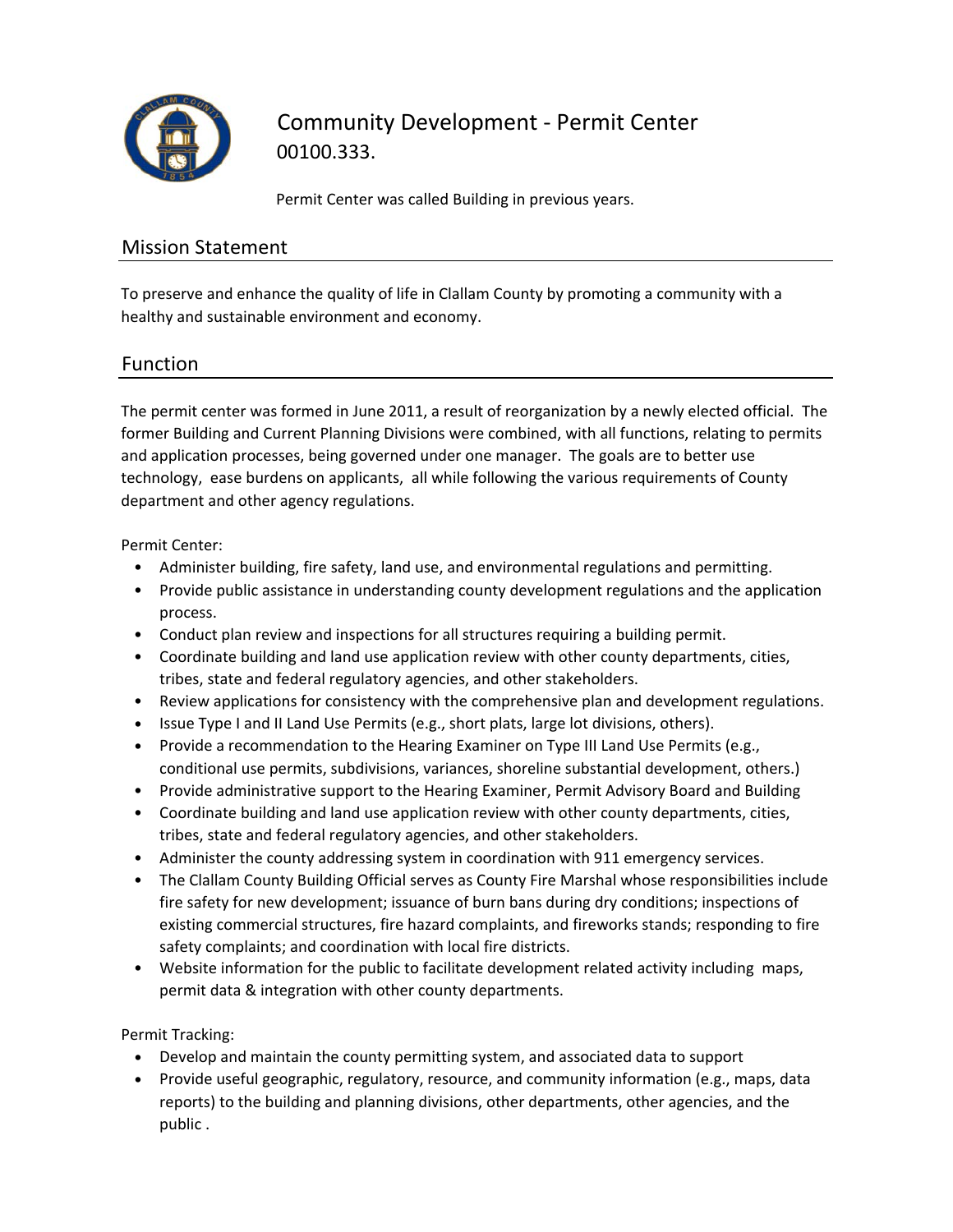- Provide technical assistance to other county departments and outside agencies on special projects consistent with department and county objectives.
- Coordinate and automate electronic information storage and flow to maximize department and county objectives.

#### Goals

- 1. Protect health and safety of county residents by fair administration of building, fire and land use laws.
- 2. Collect, assemble and disseminate demographic , geographic and natural resource information; and,
- 3. Preserve the civil and property rights of county citizens and landowners.

#### Workload Indicators

|                                                    | 2009 Actual  | 2010 Actual | 6/30/11 Actual |
|----------------------------------------------------|--------------|-------------|----------------|
| <b>Building Permits Issued</b>                     | 591          | 647         | 273            |
| <b>Building Inspections Performed</b>              | 6791         | 6162        | 2543           |
| <b>Building Permits Finaled</b>                    | 678          | 606         | 264            |
| <b>Fire Inspections Performed</b>                  | 8            | 56          |                |
| <b>Fire Plans Reviewed</b>                         | 11           | 16          |                |
| <b>Construction Plans Reviewed</b>                 | 418          | 473         | 200            |
| <b>Current Planning:</b>                           |              |             |                |
| BLA, Lot Combos, Alterations, and Vacations        | 18           | 21          | 5              |
| Land Division Preliminary Approvals                | 47           | 37          | 12             |
| Land Division, BLA, and Alteration Final Approvals | 56           | 51          | 23             |
| Critical Area Review and Approvals Completed       | 119          | 87          | 112            |
| State Env. Policy Act Reviews Completed            | 29           | 30          | 11             |
| Shoreline Permits Approved (not associated with    | 23           | 17          |                |
| other permits)                                     |              |             |                |
| Variances Issued                                   | 7            | 5           |                |
| <b>Conditional Use Permits Issued</b>              | 6            | 9           |                |
| Forest Practice Permits (Received for review)      | 22           | 25          | 19             |
| Wireless Com. Facilities Permits Issued            | 0            |             |                |
| Legal Lot Determinations Completed                 | 5            | 8           |                |
| Project Reviews Received/Issued                    | 118/66       | 84/57       | 37/28          |
| Permit Tracking:                                   |              |             |                |
| Rebuild data integration between GIS/Permit        | 10%          | 50%         | 85%            |
| databases and new Assessor Application (PACS) (%   |              |             |                |
| Migrate GIS data maintenance to ArcGIS (% done)    | 90%          | finished    |                |
| GIS elements of new PENCOM software                | started late | 70%         | 95%            |
| implementation (much more GIS centered)            | 2009         |             |                |

Grant Funding Sources